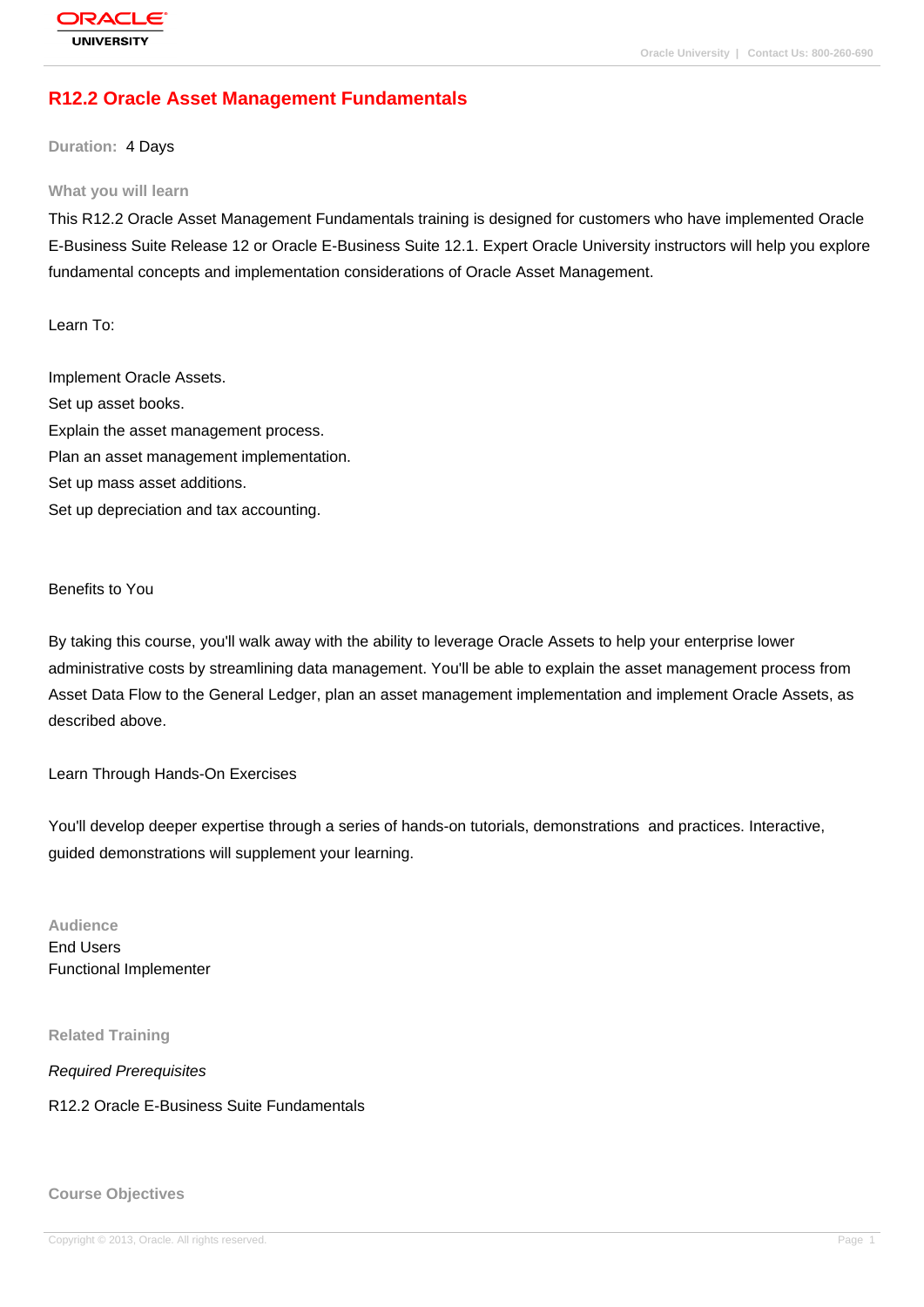Describe adjustment transactions and how to use the physical inventory feature

Describe the Oracle Assets depreciation process

Explain asset retirements and the proper recording of accounting transactions, including running the Calculate Gains and Losses program and reinstatements of retired assets

Describe the asset financial information and transaction history inquiry process

Describe the key asset management reports and explain the use of the different reporting tools, including Web ADI and XML Publisher

Describe the tax accounting process, including creating a tax book, adding assets to the tax book using Initial Mass Copy and Periodic Mass Copy, and adding assets manually

Identify the key implementation issues regarding Oracle Asset Management fundamental topics

Describe the overall Asset Management process from setup through asset data flow to the General Ledger

Describe the Oracle Assets setup steps

Describe the three types of asset books – corporate, tax and budget; the setup options; and the use and process flow of the Security by Book feature

Explain the Oracle Assets accounting process

Identify the key functional areas that are part of Oracle Asset Management

Explain how to define asset categories

Discuss the requirements for adding assets manually, including the required fields, descriptive details, depreciation rules, and assignments

Explain the mass additions process

Explain how to add CIP assets manually, via mass additions and through Capital Projects

#### **Course Topics**

## **Overview of Oracle Asset Management**

E-Business Suite Integration Implementation Considerations for Oracle Financials Oracle Assets Setup Steps Implementing Oracle Assets Adding Assets Manually Mass Asset Additions Acquire and Build CIP Assets Reconciling Data in Oracle Assets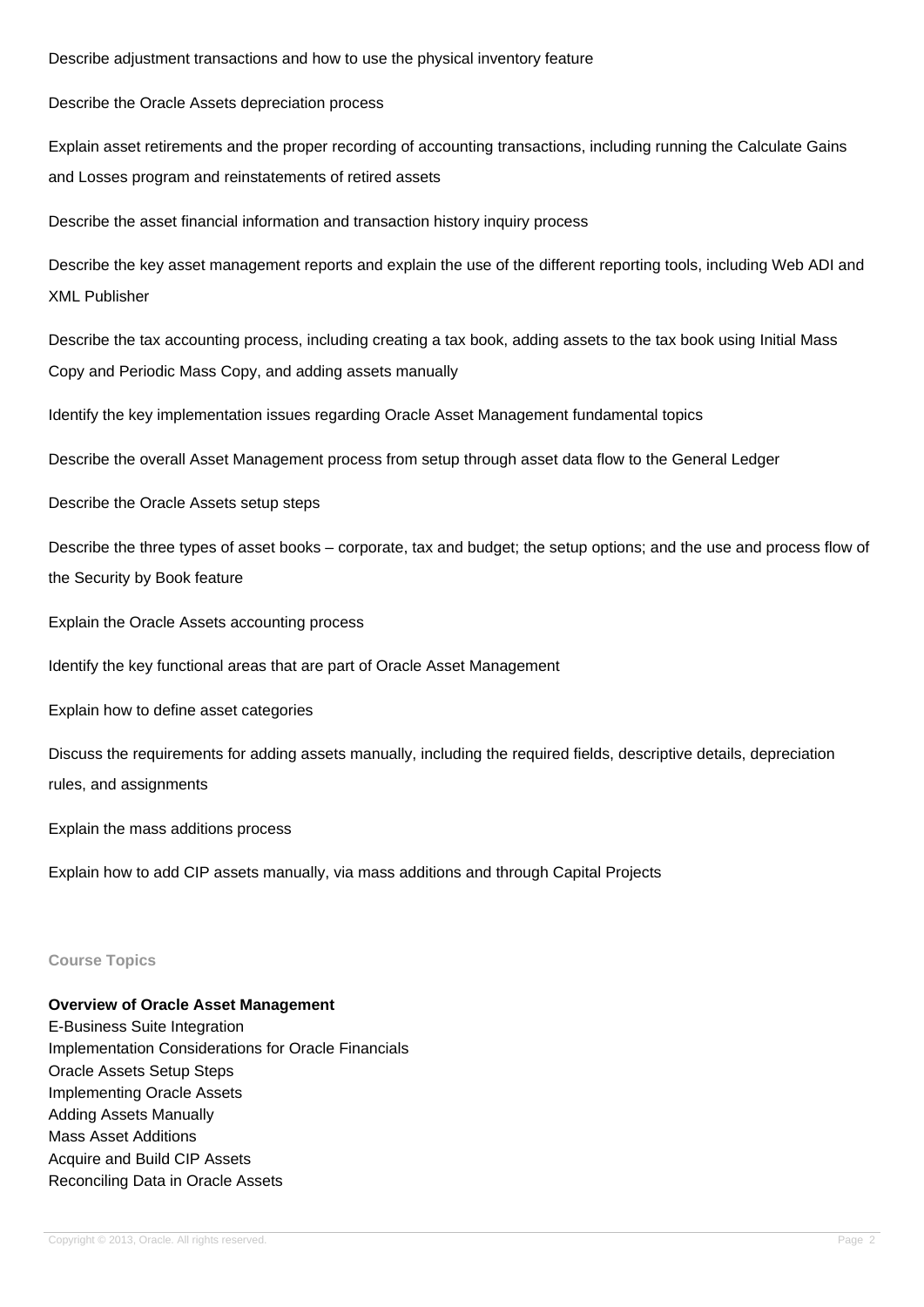## **Asset Controls Setup**

Oracle Assets Setup Steps Setup Steps Flow Setting Up Key Flexfields Location Key Flexfield Creating Key Flexfield Combinations Specifying System Controls Setting Up Asset Calendars Maintaining an Audit Trail

## **Asset Books**

Asset Books Regions Calendar Region Accounting Rules Region Organizations and Security by Book Security by Book Setup Steps Troubleshooting Security by Book Implementation Considerations for Security by Book

## **Asset Categories**

Asset Categories Positioning Asset Categories Regions Asset Categories Setup

## **Manual Asset Additions**

Asset Life Cycle Adding Assets Manually Detailed Asset Additions Asset Cost Terminology Accumulated Depreciation Considerations Manual Asset Additions Journal Entries Group Depreciation Set Up Group Assets

## **Mass Asset Additions**

Mass Asset Additions Process Using the Mass Additions Interface Table Tracking Expensed Items in Oracle Assets Changing Asset Information Accounting for Cost Adjustments Purge Mass Additions Creating Assets Using Web ADI

## **CIP Asset Additions**

Adding and Capitalizing a CIP Asset Acquire and Build CIP Assets Automatically Adding CIP Assets to Tax Books Modifying the Cost of CIP Assets Recording a CIP Asset Addition Capitalizing a CIP Asset Reversing a Capitalized Asset CIP Assets and Oracle Projects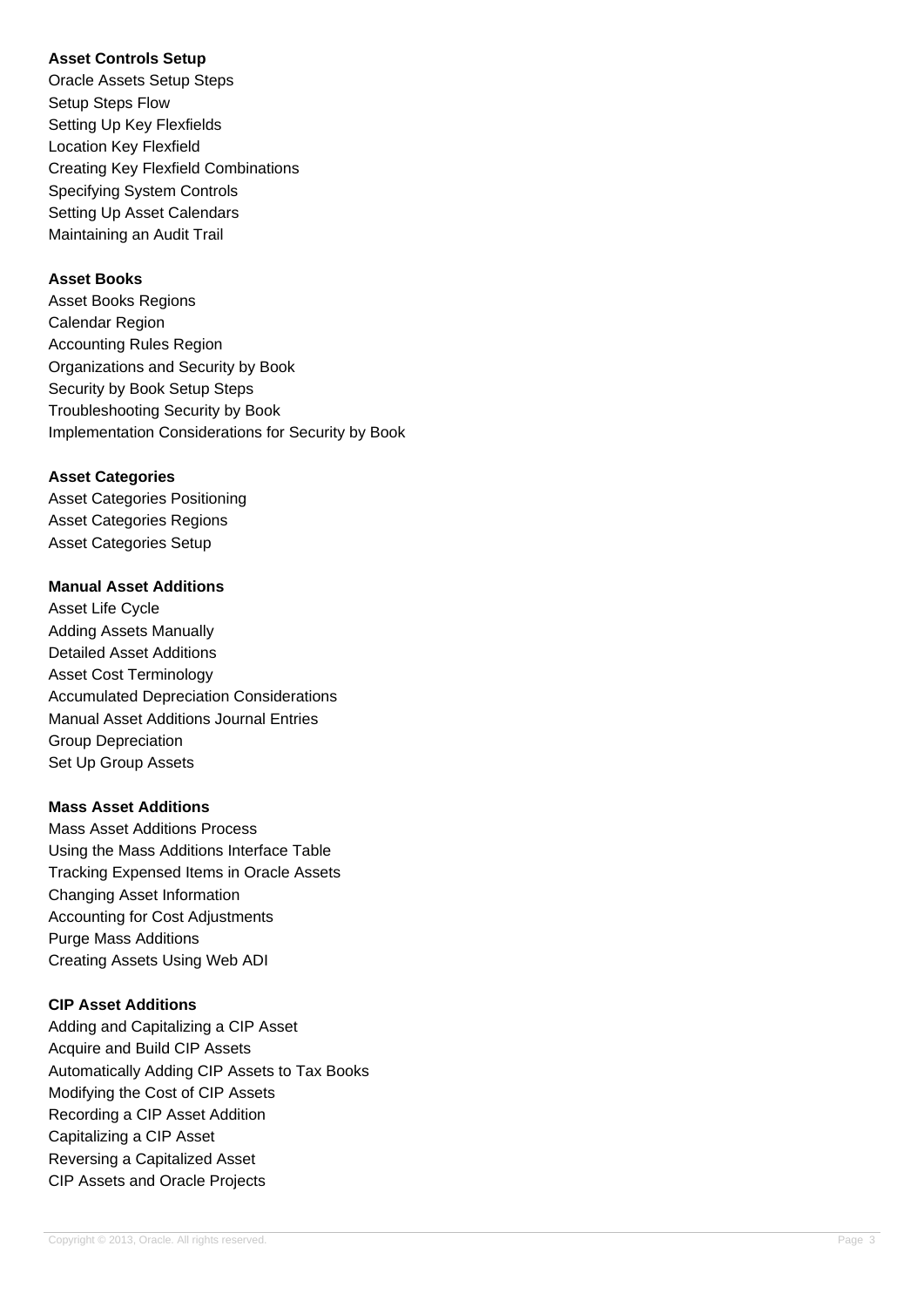#### **Asset Adjustments and Maintenance**

Single Asset Reclassification Mass Reclassification Inheriting Depreciation Rules Choosing to Expense or Amortize Depreciation Adjustments Amortizing Adjustments Using a Retroactive Start Date Asset Revaluation Performing Physical Inventory Physical Inventory Reconciliation

## **Depreciation**

Elements of Depreciation Depreciation Setup Areas Basic Depreciation Calculation Depreciation Methods Entering Production Information Prorate Conventions Run Depreciation Process Depreciation Forecasts

## **Asset Retirements**

Tracking Asset Retirements Overview of Retiring an Asset Restrictions on Retirements and Reinstatements Reinstating Retired Assets Retirement Processing Flow Recording Retirements Retirement Reports Calculating Gains and Losses

## **Asset Accounting**

Setting Up Asset Accounting Oracle Subledger Accounting Assets Journal Entries Flow Reconciling Data in Oracle Assets Generating Reports to Reconcile to the General Ledger Reconciling Asset Cost Accounts Reconciling Mass Additions

## **Asset Inquiry and Reporting**

Viewing Asset Information Online Types of Asset Inquiries Asset Inquiry Options iAssets Search for Assets iAssets Setup Steps iAssets Setup Steps-Rules iAssets Setup Steps-Profile Options Oracle Assets Reporting

## **Tax Accounting**

Creating a Tax Book Prerequisites for Setting Up Tax Book Asset Categories